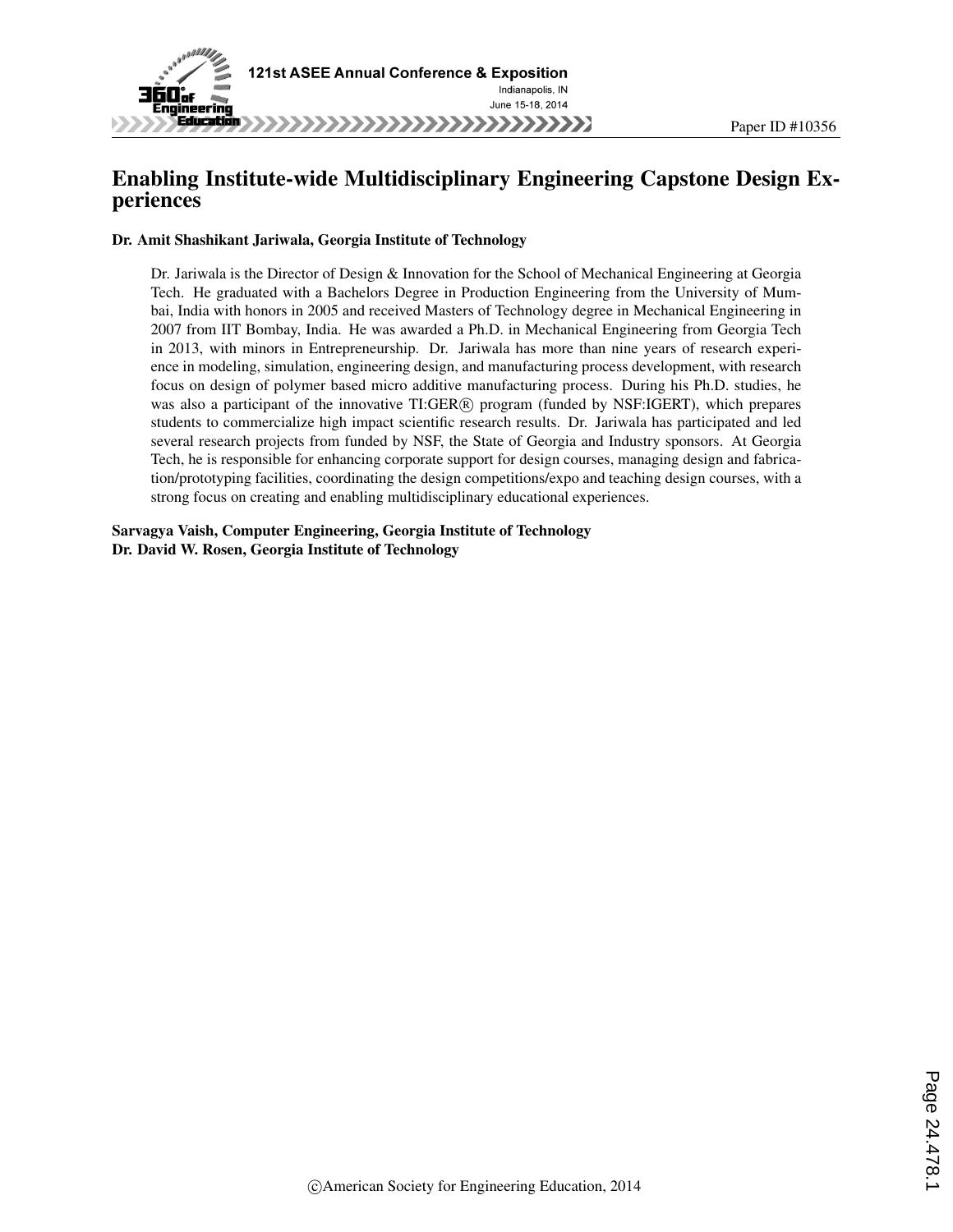# **Enabling Institute-wide Multidisciplinary Engineering Capstone Design Experiences**

#### **Abstract**

The final culminating Capstone Design course provides students the opportunity to work in teams and apply their knowledge to design, build and test prototypes for solving real-world, open-ended design challenges. Several research studies have shown both qualitative and quantitative advantages for students by working on multidisciplinary Capstone Design projects. All schools within various colleges of the Institute currently only offer the traditional monodisciplinary Capstone Design course and hence there exists no formal channel for students to collaborate and work together on multidisciplinary Capstone Design projects.

In the absence of a common multidisciplinary Capstone Design course, the transition from traditional monodisciplinary Capstone Design course raises issues of managing faculty teaching expectations, providing administrative support to faculty and student teams and forming multidisciplinary functional student teams. In order to assist with resolving these issues, an online portal was developed to support the implementation of multidisciplinary Capstone Design projects. Faculty and student feedback was solicited in order to conceptualize and develop the website to support the entire process of student team formation, sharing of multidisciplinary project ideas across schools and making student-team assignments. This paper presents the design of this web portal along with a discussion on the scope for further improvement.

#### **Keywords**

Multidisciplinary, capstone design, senior design, online portal

#### **Introduction**

Capstone Design Course is offered as a project based culminating course in many undergraduate engineering programs. It is an integrative course where senior-standing engineering students synthetize solutions to "real world," open-ended engineering problems<sup>1</sup>. Students taking Capstone Design course in various Schools within the College of Engineering (CoE) showcase their projects at the end-of-semester Institute wide Capstone Design Expo. Traditionally, at Georgia Institute of Technology, the course is offered mono-disciplinarily within each School with the exception for a special section comprising of few students who participate in the joint Capstone Design course offering between School of Mechanical Engineering (ME) and School of Industrial Design (ID).

Several past research studies<sup> $2-4$ </sup> have shown the positive impacts of multidisciplinary Capstone Design experiences. Most design challenges in industry are solved by multidisciplinary teams, and thus multidisciplinary projects provide a more realistic engineering experience for engineering students<sup>5</sup>. In order to enable multidisciplinary Capstone Design experiences, there are several logistical challenges to be overcome by faculty and students<sup>6</sup>. This paper presents a brief overview of the design of an online portal which assists with efficient information transfer between students and faculty and helps in enabling an Institute-wide Multidisciplinary Capstone Design.

Although unique for Georgia Tech, an online marketplace for multidisciplinary Capstone Design projects is not completely unique. A marketplace for multidisciplinary multi-university Systems Engineering Capstone projects has been presented earlier by Ardis et al.<sup>5</sup>. The authors clearly presented the need and requirements for a marketplace primarily for sharing information on project ideas to faculty and students. However, the marketplace did not assist in teams formation,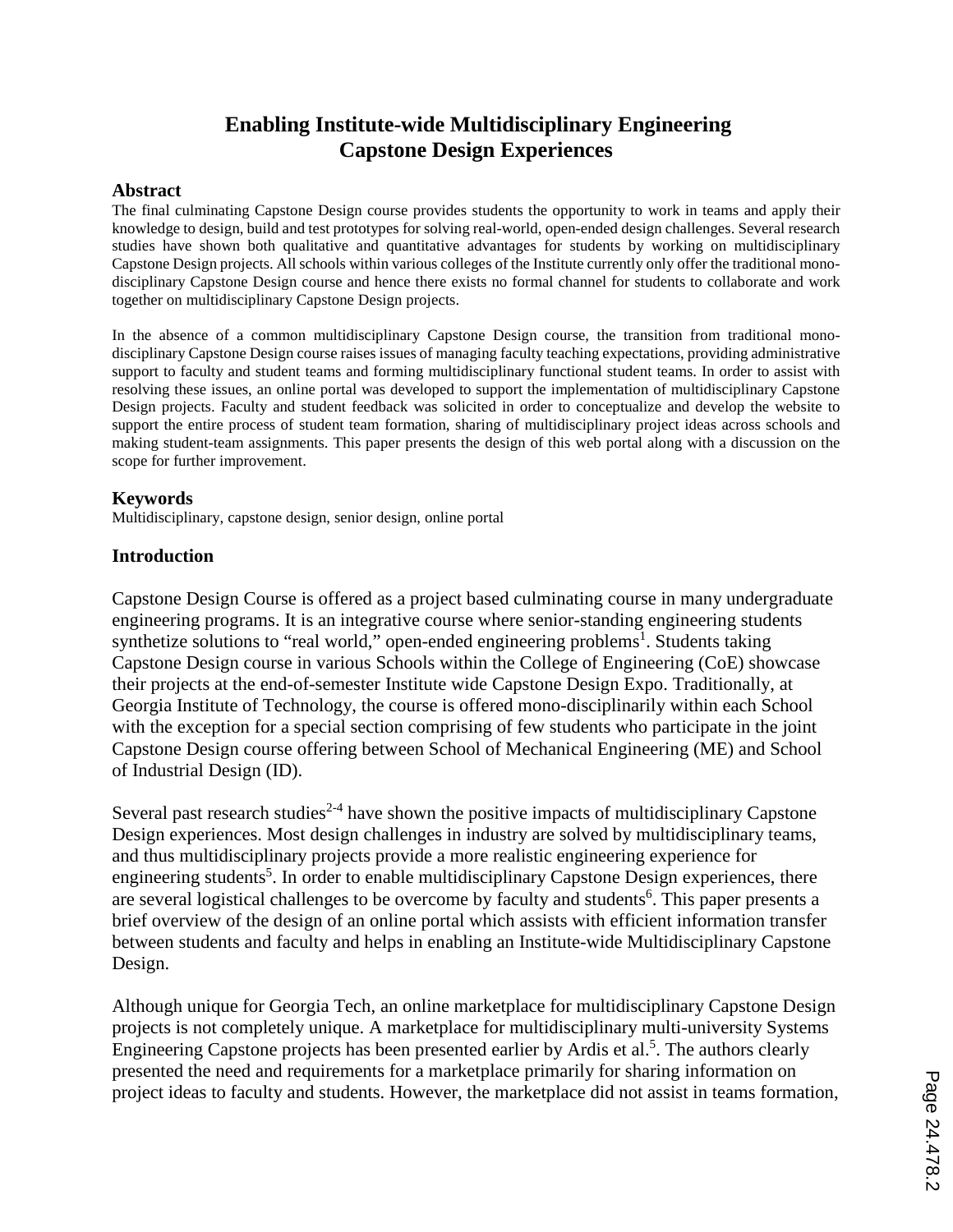or making project-team assignments based on student interest. The design presented in this paper is the only known available design to the authors which truly alleviates the logistical burden of sharing information about projects, forming teams, accepting bids and awarding projects to the teams – all through one single website, with little to no faculty involvement.

# **Need for an online project portal**

During Spring 2013, the Associate Dean for Academic Affairs at the College of Engineering (CoE) at Georgia Tech invited faculty and administrators from various schools within the College to collaboratively discuss possible pathways for developing a CoE or Institute-wide Capstone Design program. The faculty discussed several challenges, ranging from differences in curriculum requirements for individual schools, incompatibility between Schools having multisemester Capstone Design sequence v/s a single semester, adequate scoping of projects, faculty load-sharing, etc. (some of which were similar to the ones already presented by Bannerot et al.<sup>6</sup>). Given the extremely large enrollments (around 800 students take Capstone Design every semester within CoE) and the other administrative challenges, it was decided that an Institutewide Capstone Design Course (GT4823) be first offered by the School of Mechanical Engineering (ME) as a special topic substitute for traditional Capstone Design Course (ME4182) to a limited number of students. Other Schools could gradually "join-in" by allowing the GT4823 special topics course to be a substitute to their traditional Capstone Design or Senior Design course. In order to support the formation of multidisciplinary Capstone Design teams, it was found necessary to develop an online portal which would allow faculty and students to view and post project ideas.

Interestingly, there was yet another motivation within the School of ME, which provoked the development of an online project marketplace. The traditional Capstone Design course within ME is taught by 6-9 faculty members, each mentoring a section of around 30 students. For more than five years, the faculty teaching Capstone Design in ME has also been soliciting industry projects. Every semester, there were about 20 sponsored projects which have to be assigned to student teams. For the first week of class, students are under high pressure to form teams, look at project ideas and submit their 'bids', elaborating on the group's skills and motivations to work on the project, to their respective faculty section instructor. The faculty team then compiles the priorities from each team and coordinates this information with other faculty to decide which team would be awarded the bid. This entire manual process of project-team assignment had the following drawbacks:

- 1. Too much burden on faculty to compile the necessary information from their students and share with other faculty (section instructors)
- 2. Narrow window of opportunity for students to learn about projects, form teams and submit their projects bids
- 3. Logistical issues involved with matching teams and projects. The process was cumbersome and not transparent to students. This would often lead to lack of motivation.

In order to aid the process of making project-team assignments and to support the realization of multidisciplinary Capstone Design projects from across schools, the Office of the Director of Design & Innovation (DDI) in the School of Mechanical Engineering launched an internal web portal development project. A multidisciplinary student team comprising of juniors and seniors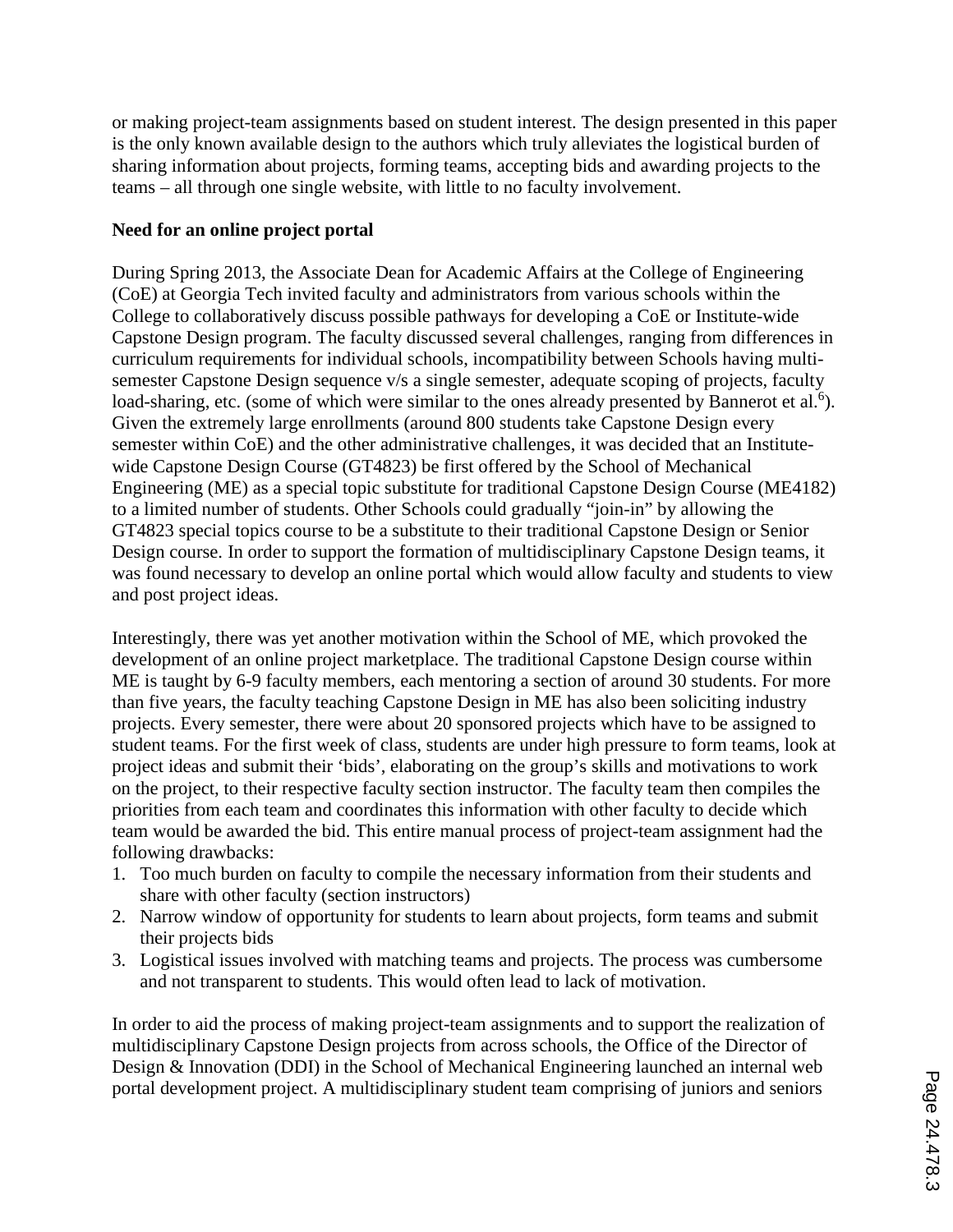from the College of Computing, School of Electrical and Computer Engineering, School of Mechanical Engineering and the School of Industrial and Systems Engineering was assembled to develop the online portal.

# **Portal Concept and Design**

The student team interviewed faculty and students to define the user needs for the two constituencies and conceptualized the work flow. The following requirements were identified:

- 1. Faculty, students and external users should be able to *submit* project ideas.
- 2. Faculty and students should be able to *view* all accepted projects for a particular semester along with information on which School's participation is necessary for any given project.
- 3. Faculty in-charge of a specific section should be able to *approve or reject* projects within their sections. For example, a faculty in a particular school was not keen on mentoring student teams working on multidisciplinary projects that would involve a specific discipline/school.
- 4. Students should be able to *form teams*, invite other students to their teams and *submit 'bids'* with priorities for projects of their choice.
- 5. Faculty should be able to view all teams within their section as well as their submitted bids
- 6. All students should be able to view how many bids have been submitted for a specific project. This would help them refine their 'bids' in case they believe that they deserve the project more than another team.

| Georgia<br>Tech  | <b>Capstone Design</b>                                 | HOME                                                                                                                                              | <b>CAPSTONE EXPO INFO.</b><br><b>LOGIN</b>                                                                                                               |
|------------------|--------------------------------------------------------|---------------------------------------------------------------------------------------------------------------------------------------------------|----------------------------------------------------------------------------------------------------------------------------------------------------------|
| Submit A Project | Industry<br>Get involved!                              | <b>Students</b><br>What does this site do?                                                                                                        | <b>Faculty</b><br>What can I do?                                                                                                                         |
|                  | Past projects<br>Read about NDA/IP<br>Submit a project | Look up project ideas<br>88<br>Form your own<br>interdisciplinary team<br>Submit bids for<br>43<br>projects<br>How do I sign up for a<br>project? | Look up project ideas<br>for your section<br>$\sqrt{ }$<br>Approve projects for<br>your section<br>Send project ideas<br>How do I send project<br>ideas? |
|                  |                                                        |                                                                                                                                                   | How do I view projects?                                                                                                                                  |

**Figure 1 Screenshot of the homepage for the online portal**

Since the site, (screenshot as shown in Fig. 1) and available online at http://capstone.design.gatech.edu/, was to cater towards a primarily Georgia Tech affiliated audience, the site's navigation and appearance was made consistent with other Institute's websites. The site was implemented using the Ruby-on-Rails web development framework. The overall portal design can be described into three major phases – project submission, team formation and making project-team assignments.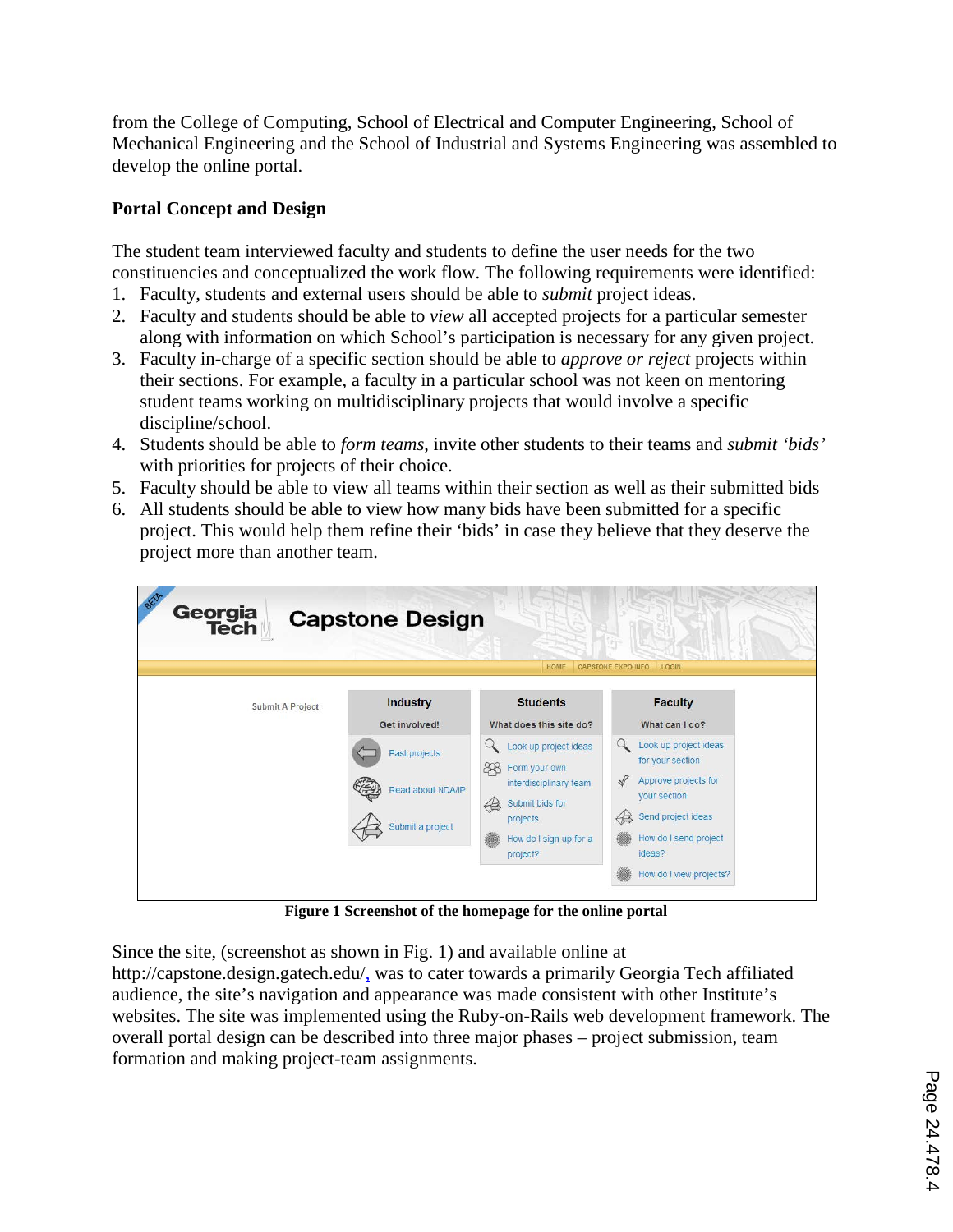## **Project submission and approval**

The portal needs to be first *activated* by the website administrator (currently the DDI) by creating semesters, sections and assigning faculty to each section. Once activated, the site starts building a database of users and projects as they are submitted.

An external sponsor can visit the site to learn about the course, review past projects, read about NDA/IP policy and submit project ideas. The project form asks for the typical design project problem, overall requirements, design constraints, and contact information. It also provides an option for the sponsor to check if they need an NDA (Non-Disclosure Agreement) to protect specific project related confidential details. As per the Institute's Intellectual Property (IP) policy, which is typical of most other engineering institutes, the students own the IP that they create during the course of working on their Capstone Design project. Students are free to negotiate their IP with the sponsors at the end of the project. This situation is not favorable for most entrepreneurial sponsors and they typically request to have their project offered to only those students who are willing to assign their IP to the sponsors. The students have to be made aware of such a requirement prior to them accepting to work on the project. When external users submit projects, they have an option to check if their project is only made open for students willing to negotiate IP assignment with the sponsor.

Several research faculty members consider Capstone Design course as a means to 'hire' a team of undergraduate designers for building automated systems to help advance their lab research. Often research faculty would offer design project ideas for the course which would help them advance their industry partnerships. At Georgia Tech students are also encouraged to utilize the course as a means to foster their own entrepreneurial spirit. Students have the freedom to work on an innovative project of their own choice, as long as it satisfies the course requirements (which are determined by the faculty instructor). Few students in the past have launched successful companies by further refining their Capstone Design course projects. To enable faculty and students to pitch their own ides to the class, the website allows Institute affiliated users (faculty, staff and students) to submit their project ideas by simply logging into the site using their Institute official email credentials (which is based on Central Authentication Service – CAS). Using CAS eliminates the need for the users to renter their contact information and makes it easier for other users of the site to quickly identify if the project is submitted by internal faculty/student or an external sponsor. Projects submitted by any user – external or internal arrive on the Projects' workflow for the site administrator.

The Capstone Design course (or Senior Design) is one of the most important elements for the development and assessment of student professional competencies for ABET accreditation. The overall project scope places heavy emphasis on whether or not the course project allows for satisfactory assessment of the student outcomes. Specifically, the project scope should be broad enough to allow students from the participating schools/disciplines to learn and demonstrate their knowledge to meet ABET Engineering Criterion  $3^7$  – student outcome 3.a); identify discipline specific engineering requirements for design (to meet ABET Engineering criterion outcome 3.c) and provide opportunities to identify, formulate and solve engineering problems (to meet ABET Engineering criterion outcome 3.e) relevant to their specific disciplines. The rest of the students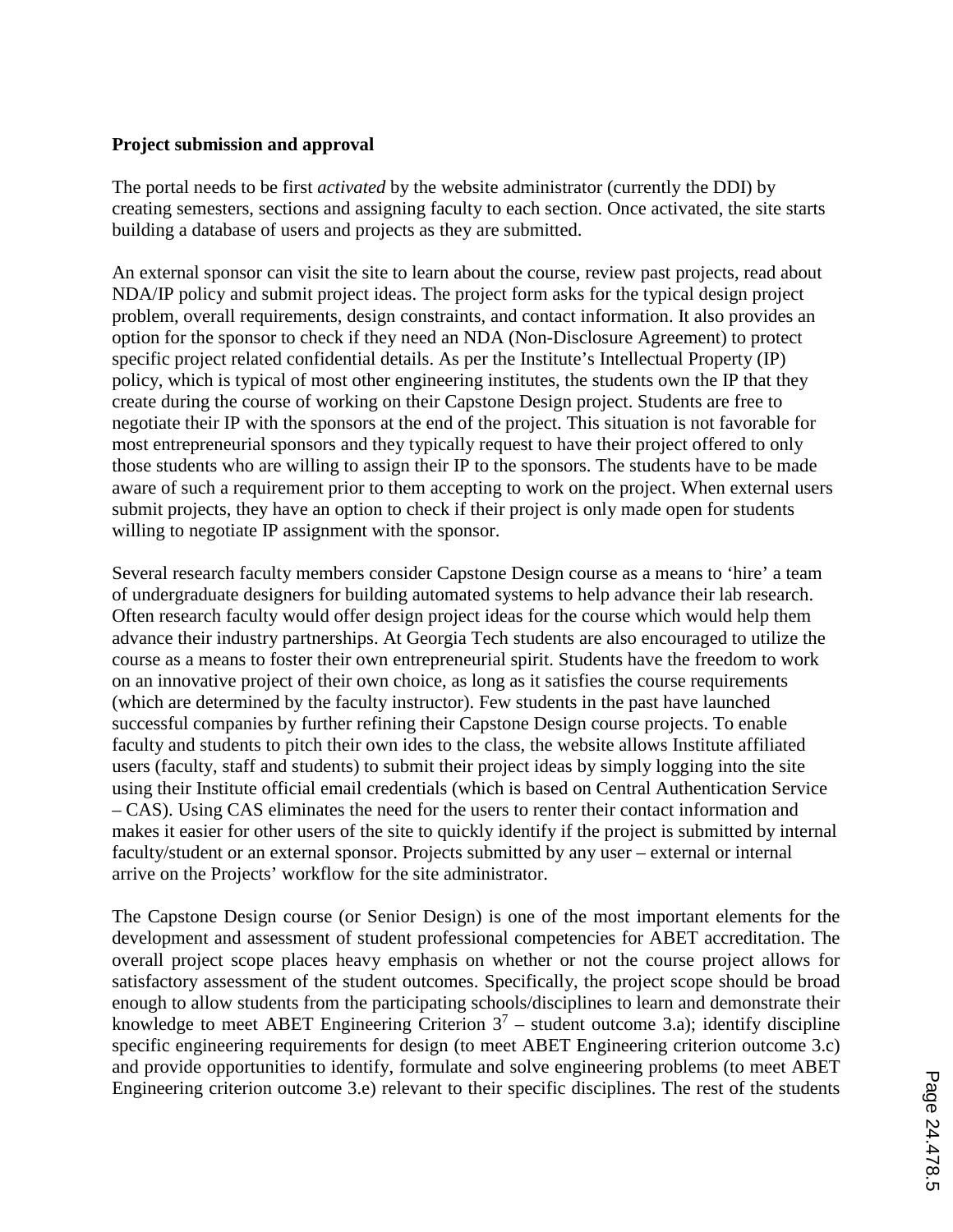outcomes are generic and not discipline specific within Engineering and hence do not significantly impact the project selection process.

Figure 2 shows the overview of the project submission and approval process for multidisciplinary projects. As mentioned earlier, project ideas can be initiated either from external sponsors (industry/entrepreneurs) or internal (faculty/students). Usually, external sponsors have specific requirements and expectations, which might not be within the scope of the Capstone Design course. Finding a good balance between solving a real-world industry need and meeting the curriculum requirements is necessary for successful industry-academia partnership for Capstone Design. The administrator (DDI), in consultation with faculty coordinators of relevant Engineering Schools review the submitted projects and revise the project scope to make sure that the project is of adequate scope. The administrator specifies the schools for which the project is most suitable for and the project then moves over to faculty and student users from the specified schools.



**Figure 2 Overview of project submission and approval process**

The project can be viewed by faculty and students associated with the schools that it has been made available for. The authors have experienced in the past that, especially for multidisciplinary Capstone Design projects, some faculty members are not comfortable in mentoring projects related to a specific industry or a school. Hence, faculty in-charge of a specific section has the option to *reject* projects within their sections. All projects accepted by the administrator are considered *approved* by default to eliminate additional workload on faculty. Figure 3 shows the view of the Project's page for a typical faculty. As shown, all projects accepted by the admin are approved by the faculty as default. They have the option to reject a specific project if they wish. Doing so would make the project unavailable to the students registered in the faculty's section, and hence they will be unable to bid for the project.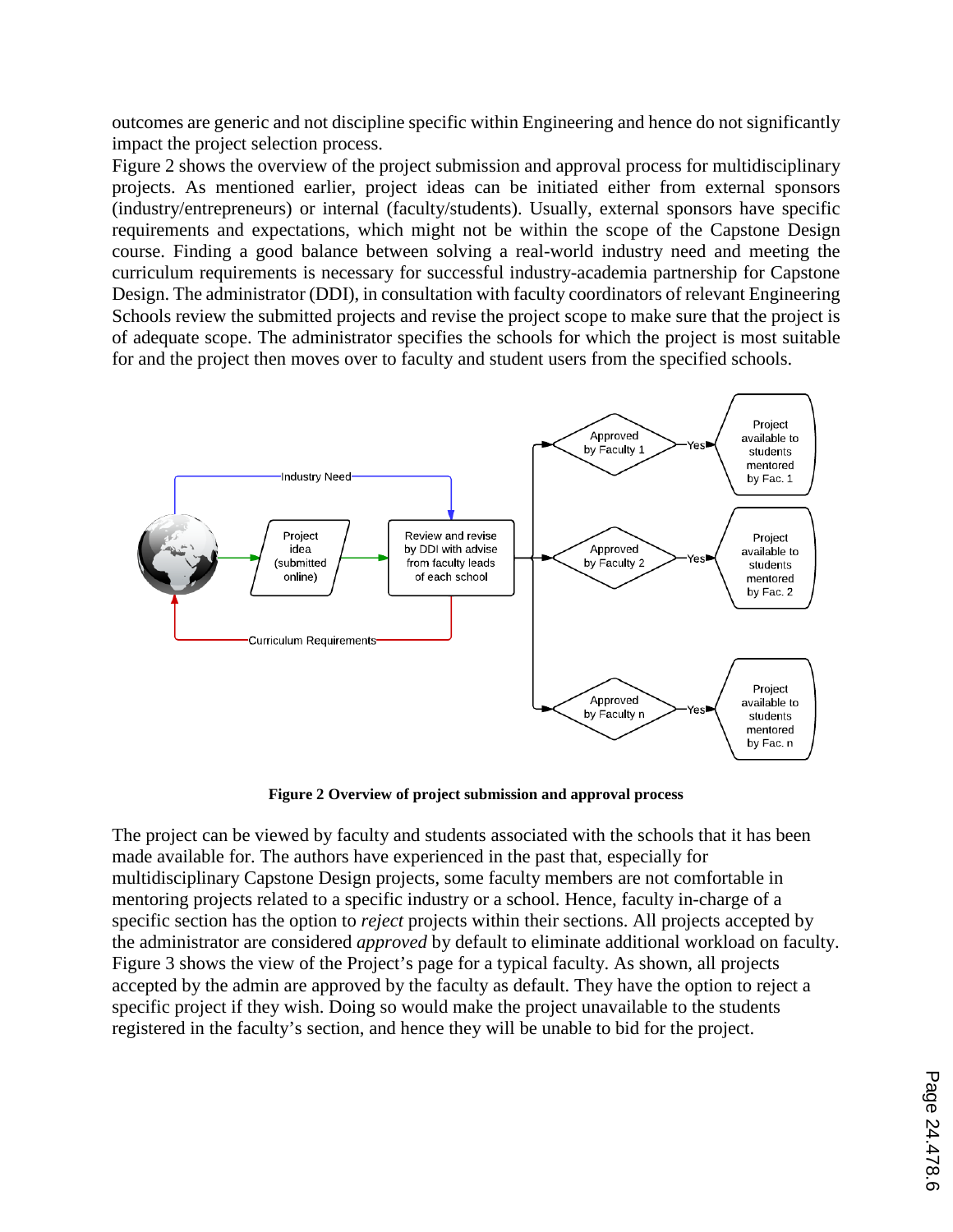| <b>Welcome Ken Cunefare</b>                                      | <b>PROJECTS</b>                                                           |                                                                                                                         |                       |
|------------------------------------------------------------------|---------------------------------------------------------------------------|-------------------------------------------------------------------------------------------------------------------------|-----------------------|
| Viewing site details for:<br>$\blacktriangledown$<br>Spring 2014 |                                                                           | <b>Submit A New Project</b>                                                                                             |                       |
| <b>QUICK LINKS</b>                                               | All<br>Available                                                          |                                                                                                                         |                       |
| <b>Projects</b><br><b>Groups</b>                                 | on the left.                                                              | Note: If you are unable to view any projects, please switch to another semester and then switch back using the dropdown |                       |
| <b>My Profile</b>                                                | Suggested School: Required School: *                                      |                                                                                                                         |                       |
|                                                                  | <b>Project Name</b>                                                       | <b>Available Schools</b>                                                                                                | <b>Status</b>         |
|                                                                  |                                                                           | ECE ID<br>ME BME ISyE MSE AE CSE                                                                                        | <b>Status of Bids</b> |
|                                                                  | Wearable Bicycle Lock - Form<br>meets Function meets Fashion              |                                                                                                                         | Approved -            |
|                                                                  | Washroom Trash Compactor                                                  |                                                                                                                         | Approved -            |
|                                                                  | Bautamon                                                                  |                                                                                                                         | Approved -            |
|                                                                  | <b>Floating Platform</b>                                                  |                                                                                                                         | Approved -            |
|                                                                  | Develop a novel application for the<br><b>TANGO Autonomous Lawn Mower</b> |                                                                                                                         | Approved -            |
|                                                                  | Wine chiller, aerator & pourer                                            |                                                                                                                         | Reject                |
|                                                                  | Novel Application for Dual Cool Jet<br>Technology                         | 4                                                                                                                       | Approved -            |
|                                                                  | <b>IMF System</b>                                                         | $\star$                                                                                                                 | Approved -            |

**Figure 3 Projects' View for Faculty**

# **Team Formation**

When students login the site for the first time, they have to fill in their profile information which includes the semester in which they will be taking the Capstone Design course, their majors (school like ME, BME, AE, ECE, etc.) and the section of Capstone Design course that they have registered for. Students have options to view existing projects, submit their own project ideas, join existing groups and/or create their group. Only after they form a group, can they submit bids for any projects. If a particular student is interested in working on a project, he/she could form a single member team and submit a bid for a project. The bid can include details like their individual skills, expertise, co-op/internship experience and their interest to work on the project while ranking their interest levels. Figure 4 shows the typical view of the Project's page for a student. As shown, the student can view the projects that need his/her school's participation, as well as the number of submitted bids for the projects. The green icon shows that the student's team has submitted a bid for the project, whereas the yellow icon indicates that the student can submit a bid for the project on behalf of his/her group. A team can submit as many bids as they wish. All students, faculty and administrators can view the submitted bids and students can revise their submitted bids up until the deadline (typically by end of first week of the semester). This transparent view of the submitted bids allows students to learn from each other on how to submit stronger bids to enhance their chances to *win* the project.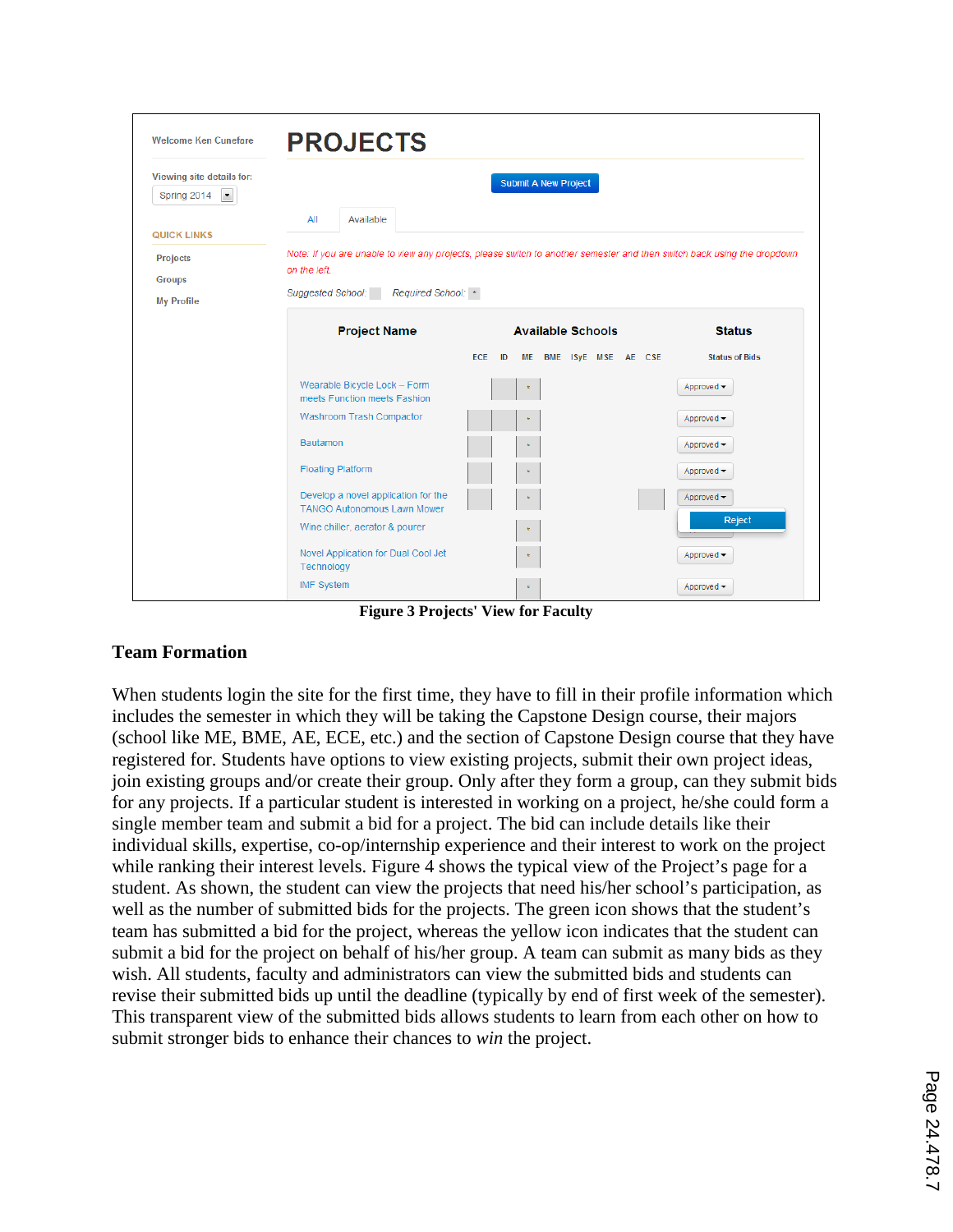| <b>Welcome Brian</b><br><b>Capstone Semester:</b>                              | <b>PROJECTS</b>                                                           |                                                                                                                         |                              |  |  |  |  |  |  |
|--------------------------------------------------------------------------------|---------------------------------------------------------------------------|-------------------------------------------------------------------------------------------------------------------------|------------------------------|--|--|--|--|--|--|
| Spring 2014<br>Your Section: ME4182-F<br>(Cunefare)<br><b>Your Group: Test</b> | <b>Submit A New Project</b>                                               |                                                                                                                         |                              |  |  |  |  |  |  |
| Viewing site details for:                                                      | All<br>Available                                                          |                                                                                                                         |                              |  |  |  |  |  |  |
| Spring 2014<br>$\vert \cdot \vert$                                             | on the left.                                                              | Note: If you are unable to view any projects, please switch to another semester and then switch back using the dropdown |                              |  |  |  |  |  |  |
| <b>QUICK LINKS</b>                                                             | <b>Suggested School:</b><br>Required School: *                            |                                                                                                                         |                              |  |  |  |  |  |  |
| <b>Projects</b>                                                                |                                                                           |                                                                                                                         |                              |  |  |  |  |  |  |
| <b>Groups</b>                                                                  | <b>Project Name</b>                                                       | <b>Available Schools</b>                                                                                                | <b>Status</b>                |  |  |  |  |  |  |
| <b>Project Bids</b>                                                            |                                                                           | <b>ECE</b><br>ID<br>BME ISyE MSE AE CSE<br>ME                                                                           | <b>Status of Bids</b>        |  |  |  |  |  |  |
| <b>My Profile</b>                                                              | Wearable Bicycle Lock - Form<br>meets Function meets Fashion              |                                                                                                                         | B<br>$\overline{\mathbf{0}}$ |  |  |  |  |  |  |
|                                                                                | Washroom Trash Compactor                                                  |                                                                                                                         |                              |  |  |  |  |  |  |
|                                                                                | Bautamon                                                                  |                                                                                                                         | $\overline{\mathbf{0}}$      |  |  |  |  |  |  |
|                                                                                | <b>Floating Platform</b>                                                  |                                                                                                                         |                              |  |  |  |  |  |  |
|                                                                                | Develop a novel application for the<br><b>TANGO Autonomous Lawn Mower</b> | $\star$                                                                                                                 | Submit new Bid               |  |  |  |  |  |  |
|                                                                                | Wine chiller, aerator & pourer                                            |                                                                                                                         |                              |  |  |  |  |  |  |
|                                                                                | Novel Application for Dual Cool Jet<br>Technology                         |                                                                                                                         |                              |  |  |  |  |  |  |

**Figure 4 Projects' View for Students**

One of the challenges in assembling an institute-wide multidisciplinary Capstone Design team, which spans across various schools, is that the students are unaware of the skills and expertise of the students from other schools. Given the time constraints of forming a team within the first week of the semester, students often do not have adequate time to know their potential team members. This problem can potentially be resolved by having a pre-capstone course or a common meeting. However, given the extremely large enrollments, an additional pre-capstone course is administratively challenging and having in-person meetings might not be productive.

The online portal also supports the formation of multidisciplinary teams. Figure 5 shows the typical view of the Group's page for a student. As shown, the student can view the existing groups and can choose to either join an existing group or create a new group. The screenshot shows the popup window showing the details of the submitted bid by the "test" group. Since, all students can view existing teams and the team bids, they can decide if they might be a good fit to join the group or not and send a request to join the group. Group members can also invite students into their group by entering their login username. Upon joining, the new student member can edit/update the submitted bid to reflect the renewed strength of the team to work on the project based on the addition of the new team member.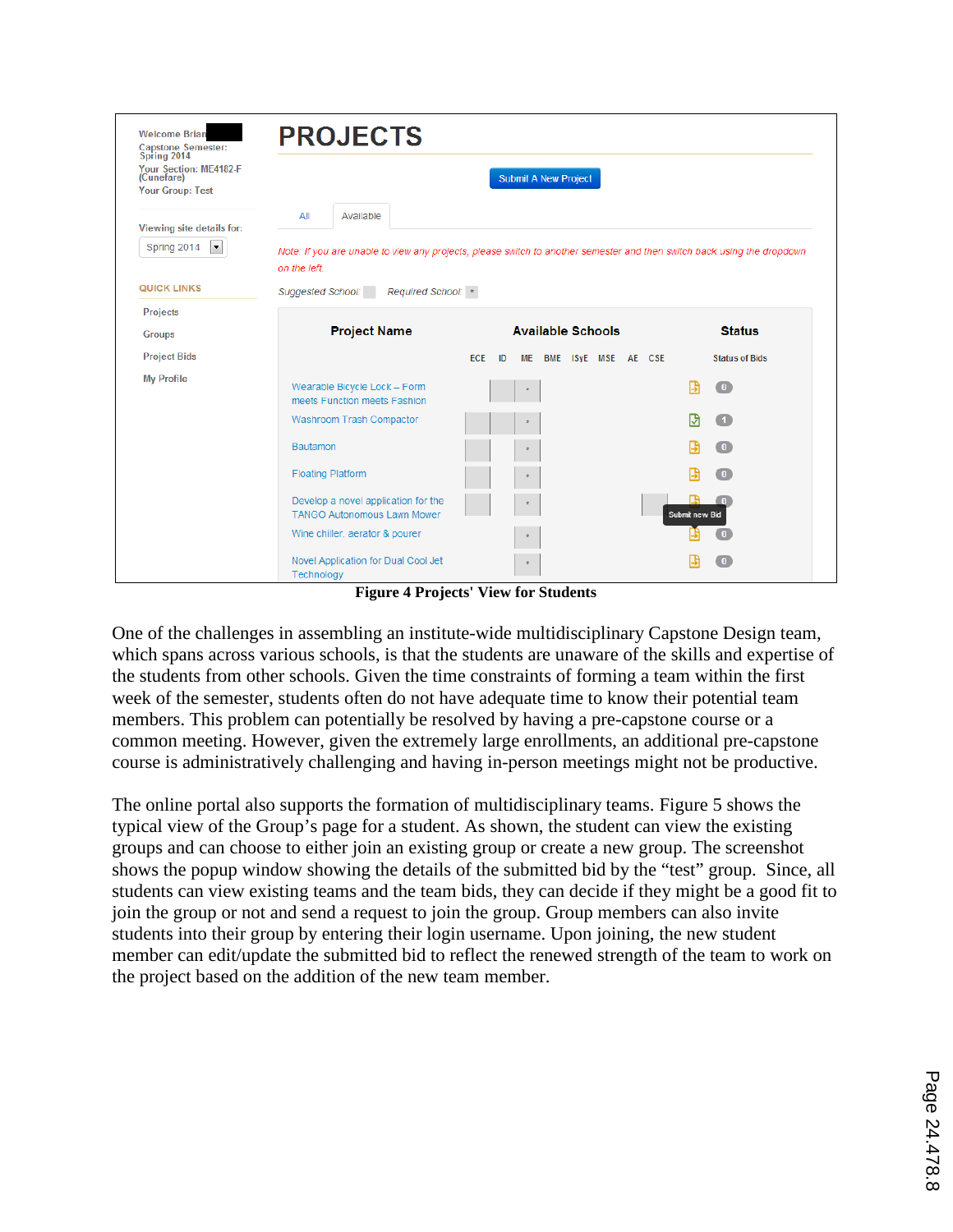| Welcome CapstoneTest<br>_Student<br><b>Capstone Semester:</b><br>Spring 2014<br>Your Section: GT4823- |                                                                                     |                        | <b>MANAGE GROUP SETTINGS</b> |                    |  |  |  |
|-------------------------------------------------------------------------------------------------------|-------------------------------------------------------------------------------------|------------------------|------------------------------|--------------------|--|--|--|
| A(BME)                                                                                                | You are currently not a member of any group. You are viewing groups for Spring 2014 |                        |                              |                    |  |  |  |
| <b>QUICK LINKS</b>                                                                                    |                                                                                     | Join an existing group |                              | Create a new group |  |  |  |
| <b>Projects</b>                                                                                       | <b>Other Groups</b>                                                                 |                        | name of group                | Create             |  |  |  |
| <b>Groups</b>                                                                                         |                                                                                     |                        |                              |                    |  |  |  |
| <b>Project Bids</b>                                                                                   | Pomkib                                                                              | Request Invite         |                              |                    |  |  |  |
| <b>My Profile</b>                                                                                     | <b>Lub Dub</b>                                                                      | <b>Request Invite</b>  |                              |                    |  |  |  |
|                                                                                                       | <b>Test</b>                                                                         | <b>Request Invite</b>  |                              |                    |  |  |  |
| <b>Group Details</b>                                                                                  |                                                                                     |                        |                              |                    |  |  |  |
| Name:                                                                                                 | Test                                                                                |                        |                              |                    |  |  |  |
| Members:                                                                                              | <b>Mark Tringuero</b>                                                               |                        |                              |                    |  |  |  |
| Bids:                                                                                                 | Bid for Wearable Bicycle Lock - Form meets Function meets Fashion<br>by Test        |                        |                              |                    |  |  |  |

**Figure 5 Groups' View for Students**

## **Project-team assignments**

Once all the bids from all teams are received, they are sorted and presented in form of a matrix of team names and project titles indicating the priorities ranks specified by the teams as shown in partial Table 1 (from Fall 2013 data). The top row, E1, E2, etc. indicates the project code and the numbers indicate the team preferences. For instance, Team, 'Capston E' submitted their first choice to work on project, 'E8' followed by their second choice to work on project, 'E20' (not shown), then project 'E3' as third choice and 'E12' as their fourth choice.

|                 | <b>Team Names</b>  |   |   |   |                |   |    |   |   | E1 E2 E3 E4 E5 E6 E7 E8 E9 E10 E11 E12 E13 E1 |   |   |  |
|-----------------|--------------------|---|---|---|----------------|---|----|---|---|-----------------------------------------------|---|---|--|
| $\overline{2}$  | Capston E          |   | 3 |   |                |   |    |   |   |                                               | 4 |   |  |
| 3               | <b>Dream Team</b>  |   | 1 |   |                |   |    |   |   |                                               |   |   |  |
| 4               | G4                 |   |   |   | 4              |   | 2  |   |   |                                               |   |   |  |
| 5               | G5                 |   |   |   |                |   | 2  |   |   |                                               |   |   |  |
| 6               | G <sub>6</sub>     |   |   | 2 | 1              |   | 4  |   |   |                                               |   |   |  |
| 7               | K.I.D.S.           | 1 |   |   |                |   | 2  |   |   |                                               |   |   |  |
| 8               | Carnell4           |   |   |   |                |   |    |   |   |                                               |   |   |  |
| 9               | <b>Star Tech</b>   |   |   |   |                |   |    |   |   |                                               |   |   |  |
| 10 <sup>°</sup> | Team 1             |   |   |   |                |   |    |   |   |                                               |   |   |  |
| 11 <sup>1</sup> | Team 6             |   |   |   |                |   |    |   |   |                                               |   |   |  |
|                 | 12 The Best Group  |   |   |   |                | 8 | 1  |   | 7 | 6                                             |   |   |  |
|                 | 13 Yolo Jackets    |   |   |   | 2              |   |    |   |   |                                               |   |   |  |
|                 | 14 Absolute Zero   |   |   |   | $\overline{2}$ |   | 3  |   |   |                                               |   |   |  |
|                 | 15 Lunch Break     |   | 1 |   |                |   | 2  |   |   |                                               |   |   |  |
|                 | 16 Raising The Bar |   | 3 |   |                |   | 2  |   |   |                                               |   |   |  |
|                 | 17 Team $4$        |   |   | 6 | 3              |   | 7  |   |   |                                               | 4 |   |  |
|                 | $18$ Aaa           |   |   |   |                | 4 |    | 2 |   |                                               |   |   |  |
|                 | 19 Bionic Glove    | 1 |   |   |                |   |    |   |   |                                               |   |   |  |
|                 | 20 Buzzed          |   | 6 | 2 | 1              |   | 3  |   |   |                                               |   | 5 |  |
|                 | $21$ Fft           |   | 4 |   | 3              |   |    |   | 5 |                                               | 6 |   |  |
|                 | 22 Go Jackets      |   |   |   |                |   | 2  | 6 |   |                                               |   | 5 |  |
|                 | 23 Last Semester   |   |   | 1 |                |   | 3  |   |   |                                               |   | 4 |  |
|                 | $24$ Tbd           |   |   | 6 | 1              |   | 7  |   |   |                                               |   | 4 |  |
|                 | 25 Tech Team 6     |   | 2 | 4 | 5              |   | 3  |   |   |                                               |   | 7 |  |
|                 | 26 Ftw             |   | 4 |   |                |   | o, |   |   |                                               | ٩ |   |  |

**Table 1 Compiled matrix showing the priorities as submitted by teams for projects**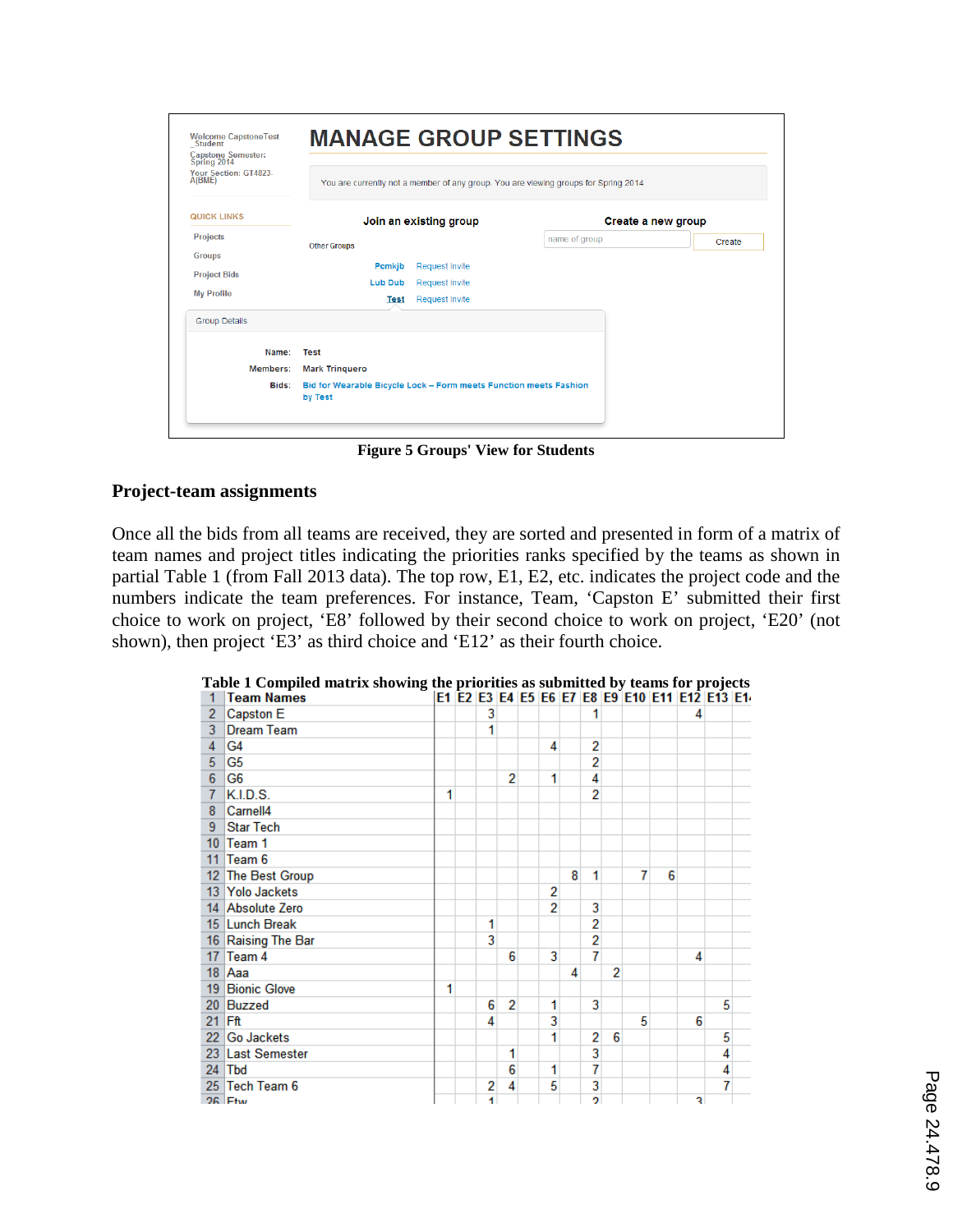Table shows how student interest for few projects listed as E1-E8 (which were sponsored by large companies which are typical employers for undergraduates) was highly skewed compared to others. Interestingly, the team working on the most popular project, 'E8' also ended up winning the grand prize at the end of semester design expo.

The faculty will typically try to assign the project to the team that has listed a project as its top priority choice. In case of a conflict, the bids will be reviewed to compare the strengths and weaknesses of the competing team and appropriate assignments are made at a common meeting including all section instructors.

# **Experience and Outcomes**

At the onset of the Fall 2013 semester, the beta version of this portal was made available to seniors taking Capstone Design in ME, ECE and BME. Three online presentations (on prezi.com) were designed and shared on the homepage to guide the users to easily navigate through the site and accomplish their task. During the first week of its launch, the site was actively used by around 300 students across campus, all of which were seniors interested in working on Capstone Design projects<sup>8</sup>.

A total of 34 sponsored projects and 19 student project ideas were accepted into the Capstone Design program using the site. 30 mono-disciplinary (mostly ME) and 10 multidisciplinary Capstone Design teams were assembled using the online portal. Most of the multidisciplinary projects were either between ME and ECE or ME and BME with an exception of one ME/BME/ECE team. In all a total of 49 students from the Schools of ME, BME and ECE were able to participate in a multidisciplinary Capstone Design experience in the Fall 2013 semester. A few of these exciting multidisciplinary projects included an assisting robotic system for the human hand, an autonomous lawn mower, a gesture-based automotive user interaction environment and a rapid yet accurate full-vehicle metrology system, most of which were sponsored by corporate partners or local entrepreneurs. Table 2 shows the matrix of multidisciplinary projects with participating student disciplines for each.

| Project/Team       | <b>Project Description</b>                                                        | <b>Team</b>        |
|--------------------|-----------------------------------------------------------------------------------|--------------------|
| <b>Name</b>        |                                                                                   | <b>Composition</b> |
| Last Minute        | During its manufacturing process, glass is heat treated then cooled. As the       | 3 ME, 2 ECE        |
| Guinea Pigs        | glass cools, differences in cooling rates can cause bowing in the glass. The      |                    |
|                    | project was to develop a new way to accurately measure the bow to a tolerance     |                    |
|                    | of 1/32 inch per linear foot of glass.                                            |                    |
| Team FFT           | Designed and prototyped an edger system for the John Deere TANGO                  | 3 ME, 2 ECE        |
|                    | autonomous lawn mower                                                             |                    |
| Team AAA           | Designed and built a measurement system to measure the outer dimensions of        | 3 ME, 1 ECE        |
|                    | golf cart sized vehicles.                                                         |                    |
| <b>Team Buzzed</b> | Project was to design and prototype an automated, self-contained, and user-       | 5 ME, 1 ECE        |
|                    | friendly brewing device that accurately                                           |                    |
|                    | controls the temperature of the fermenting process, creating a high quality       |                    |
|                    | home-brewed lager at low cost.                                                    |                    |
| License to         | A rapid refrigeration system to cool beverage drinks within a minute using forced | 4 ME, 2 ECE        |
| Chill              | convection cooling.                                                               |                    |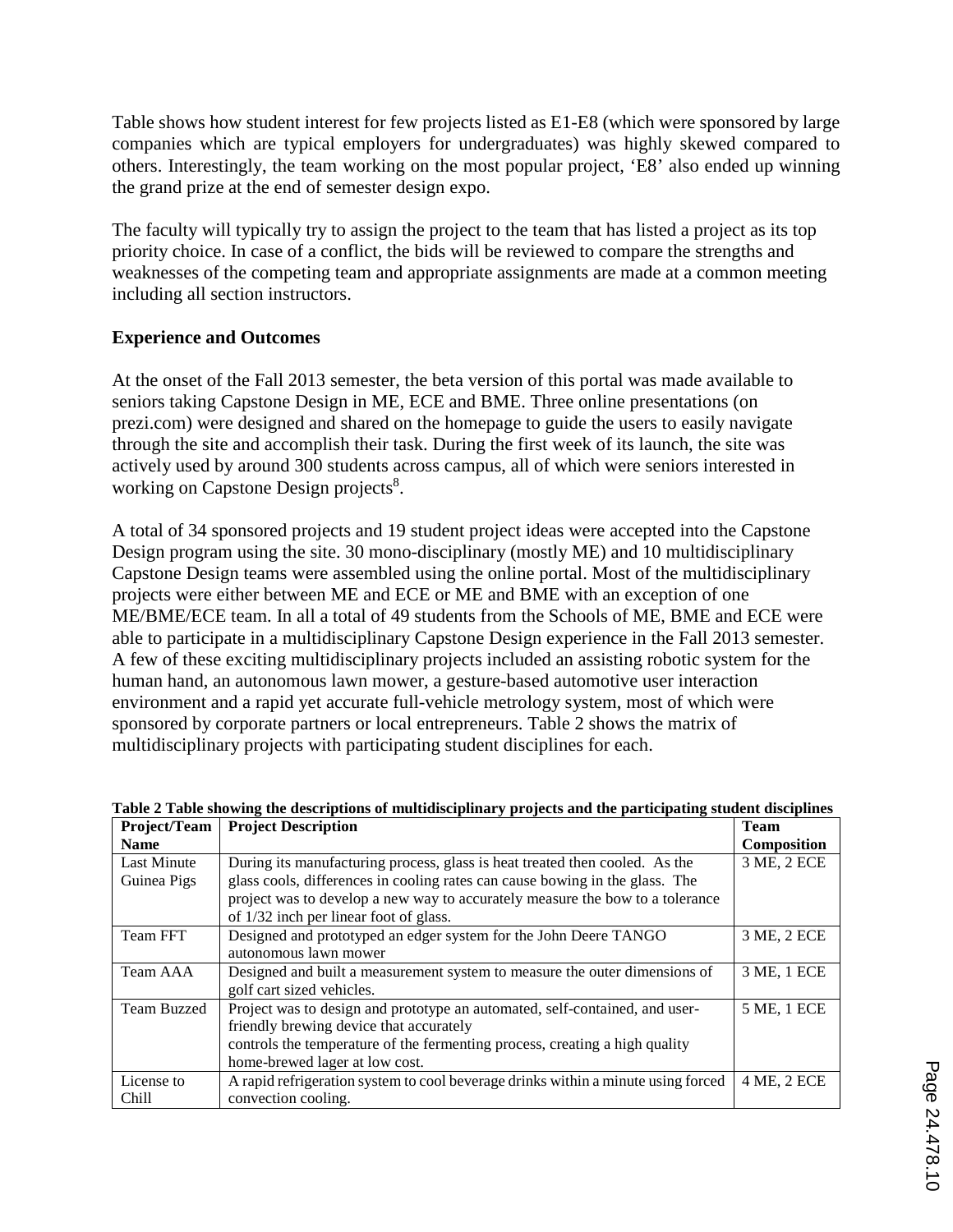| Electric Drive | Designed an electric drive control system for a multi-motor vehicle with           | 2 ME, 3 ECE  |
|----------------|------------------------------------------------------------------------------------|--------------|
| Team           | independently driven wheels that can be used as a platform to test an electric     |              |
|                | car's differential drive function.                                                 |              |
| Inovein        | Our device aids nurses in placing needles into neonatal infants for IV line        | 1 ME, 1 ECE, |
|                | installation and blood draws.                                                      | 3 BME        |
| K.I.D.S. (two  | Design and prototyping of cybernetic exoskeleton to assist injured and disabled    | 5 ME, 3 BME, |
| sub-teams)     | patients (with muscle atrophy) to perform normal functions while still being able  | 1 ECE        |
|                | to utilize their partially functioning arm                                         |              |
| Infotainment   | Design of a system to reduce driver distraction while providing the flexibility to | 2 ME, 2 ECE  |
| I/O            | operate a tablet/navigational system. Simulation of car interior, dashboard,       |              |
|                | windshield and steering wheel.                                                     |              |

Industry sponsors provided tremendous support (financial and technical mentorship) for the initiative and were hugely appreciative of the student results. Such positive experiences certainly help the participating schools to continue to build stronger support and potentially receive more projects for future semesters. Students and faculty overwhelmingly appreciated the simple, minimalistic and clutter-free design of the portal. Few students suggested embedding more indepth team formation tools within the site. With the growth of social networking and online collaboration and profile sharing platforms like Facebook, Google+, LinkedIn, etc. it is unlikely that adding team forming tools would remain a frequently requested feature. Of interest is the recently released online portfolio network, Seelio.com. This platform allows students to easily and beautifully document their skills, work experience, projects, and passions<sup>9</sup>. The Seelio.com platform seems to be tightly integrated with commonly known social networking websites. Students can potentially use such a platform to find potential team members, learn about their background, expertise and form multidisciplinary teams.

# **Future Features**

Currently, the web portal is managed and operated by the School of ME. A single administrator approves all external projects ideas with consultation and coordination from faculty in all participating schools. This burden of coordination among different schools can be distributed by creating a *capstone coordinator* role within the site, for each School (within Engineering and outside like Industrial Design, Computer Science, etc.). Assigning such a role to at least one faculty from each school would allow them to accept suitable projects directly from the webportal. Although the back-end design of the site is quite developed and robust, the front end views need to be made more user-friendly. The above mentioned features are slated to be added as part of a Capstone Design project for students in the College of Computing within Georgia Tech in future semesters.

# **Conclusions**

Despite its well-known advantages for student learning, enabling multidisciplinary Capstone Design experiences across traditionally divided silos of Engineering is difficult and quite challenging. One of the challenges arises from the additional logistical burden on supervising faculty for sharing project ideas, forming teams between students across schools and making team assignments. An online portal, which enables open and transparent sharing of project information, makes the process simpler. An easy to use interface, minimalistic, yet functional design and helpful online presentations for different user groups are keys to successful